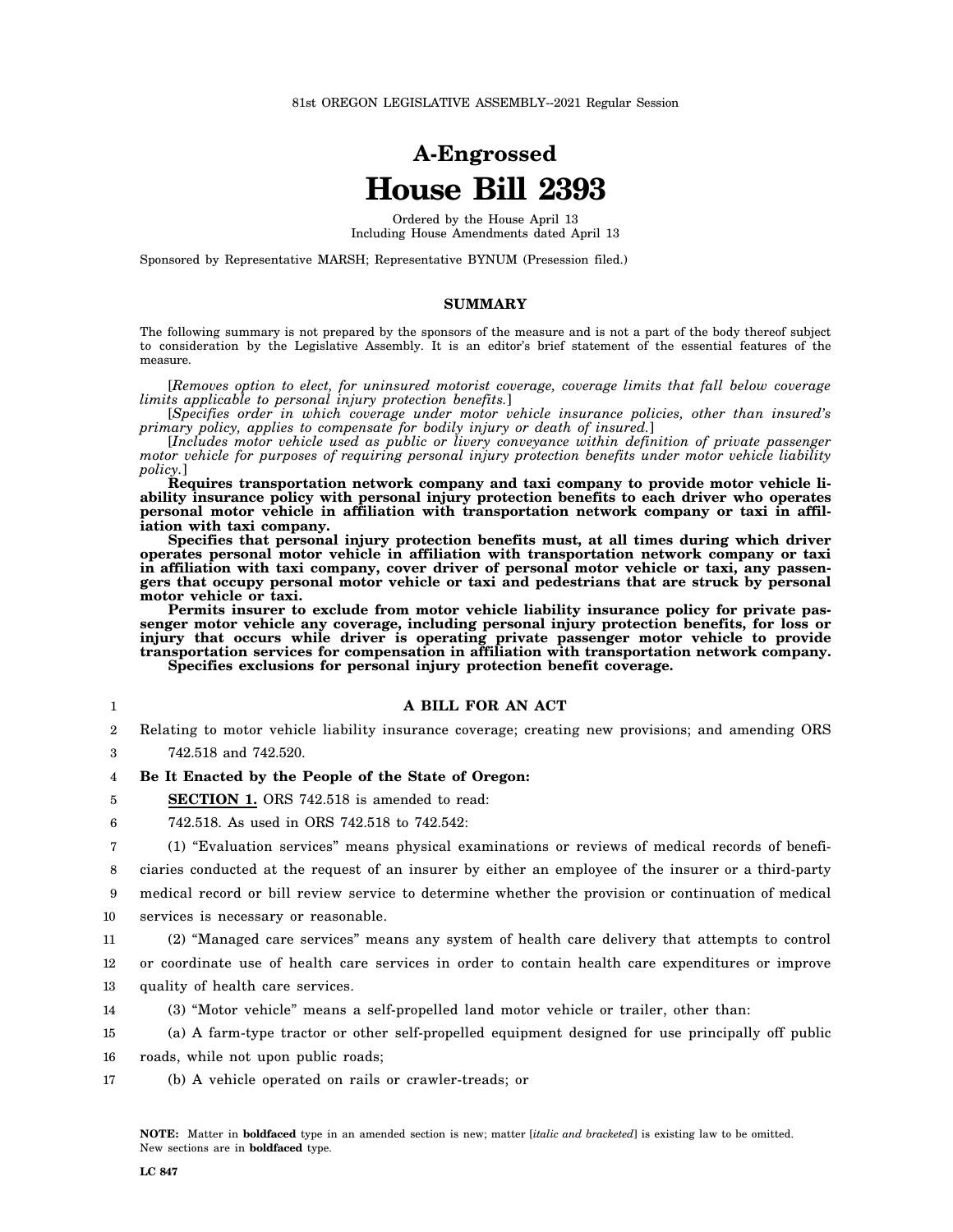#### A-Eng. HB 2393

1 (c) A vehicle located for use as a residence or premises.

2 (4) "Motorcycle" and "moped" have the meanings given those terms in ORS 801.345 and 801.365.

(5) "Occupying" means in, or upon, or entering into or alighting from.

4 5 6 7 (6) "Pedestrian" means a person while not occupying a self-propelled vehicle other than a wheelchair or a similar low-powered motorized or mechanically propelled vehicle that is designed specifically for use by a person with a physical disability and that is determined to be medically necessary for the occupant of the wheelchair or other low-powered vehicle.

8

3

9 10 11 12 (7) "Personal injury protection benefits" means the benefits described in ORS 742.518 to 742.542. (8) "Private passenger motor vehicle" means a four-wheel passenger or station wagon type motor vehicle not used as a public or livery conveyance, and includes any other four-wheel motor vehicle of the utility, pickup body, sedan delivery or panel truck type not used for wholesale or retail delivery other than farming, a self-propelled mobile home and a farm truck.

13 14 (9) "Proof of loss" means documentation that allows an insurer to determine whether a person is entitled to personal injury protection benefits and the amount of any benefit that is due.

15

(10) "Provider" has the meaning given that term in ORS 743B.001.

16 17 18 19 20 21 **(11) "Taxi company" means a corporation, limited liability company, partnership or other association that provides transportation services for compensation that passengers may request by means of telephone, software applications, websites or other Internet-based electronic technology or by visible, audible or otherwise physically perceptible signaling directly to a hired driver who provides the transportation services with a motor vehicle that the hired driver:**

22 23 **(a) Owns and operates in affiliation with the corporation, limited liability company, partnership or other association;**

24 25 **(b) Leases or rents from the corporation, limited liability company, partnership or other association; or**

26 27 **(c) Has other authorization from the corporation, limited liability company, partnership or other association to use for the purposes described in this subsection.**

28 29 30 31 32 33 **(12) "Transportation network company" means a corporation, limited liability company, partnership or other association that provides a software or digital application, the express purpose of which is to connect to the Internet and enable a prospective passenger to seek and obtain transportation services from a driver who operates a personal motor vehicle for the purpose of providing transportation services for compensation in affiliation with the corporation, limited liability company, partnership or other association.**

34

**SECTION 2.** ORS 742.520 is amended to read:

35 36 37 38 39 40 742.520. (1)**(a)** Every motor vehicle liability policy issued for delivery in this state that covers any private passenger motor vehicle shall provide personal injury protection benefits to the person insured thereunder, members of that person's family residing in the same household, children not related to the insured by blood, marriage or adoption who are residing in the same household as the insured and being reared as the insured's own, passengers occupying the insured motor vehicle and pedestrians struck by the insured motor vehicle.

41 42 43 **(b) A transportation network company shall provide a motor vehicle liability policy with personal injury protection benefits to each driver who operates a personal motor vehicle in affiliation with the transportation network company.**

44 45 **(c) A taxi company shall provide a motor vehicle liability policy with personal injury protection benefits to each driver who operates a taxi in affiliation with the taxi company.**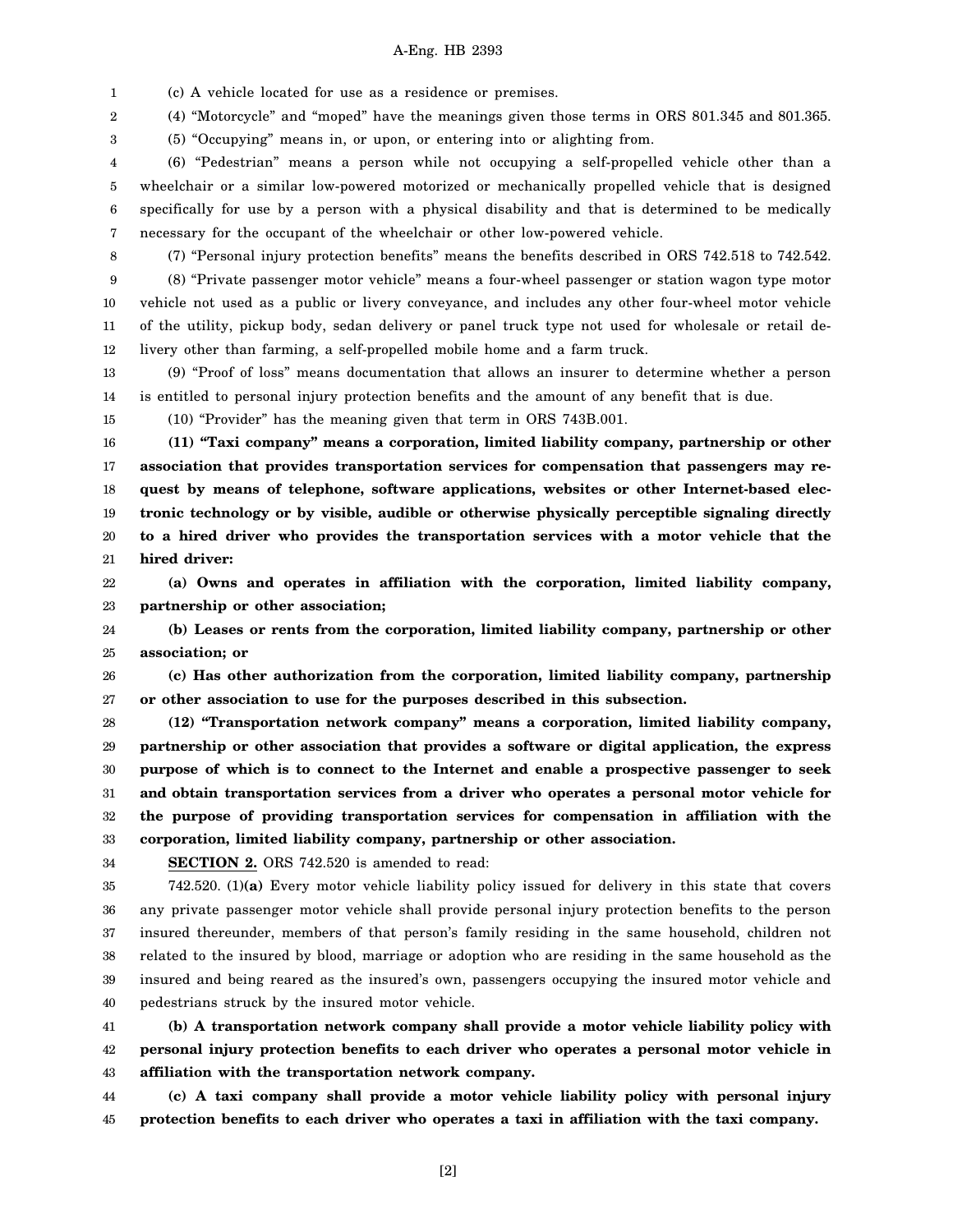#### A-Eng. HB 2393

1 2 3 4 5 6 **(d) The personal injury protection benefits described in paragraphs (b) and (c) of this subsection must, at all times during which the driver operates the personal motor vehicle or the taxi to provide transportation services to passengers in affiliation with the transportation network company or the taxi company, cover the driver of the personal motor vehicle or taxi, any passengers that occupy the personal motor vehicle or taxi and pedestrians that are struck by the personal motor vehicle or taxi.**

7 8 9 10 11 **(e) Notwithstanding paragraphs (b), (c) and (d) of this subsection, an insurer may exclude from a motor vehicle liability policy for a private passenger motor vehicle any coverage, including personal injury protection benefits, for a loss or injury that occurs while a driver is operating a private passenger motor vehicle to provide transportation services for compensation in affiliation with a transportation network company.**

12 (2) Personal injury protection benefits apply to a person's injury or death resulting:

13 14 15 (a) In the case of the person insured under the policy and members of that person's family residing in the same household, from the use, occupancy or maintenance of any motor vehicle, except the following vehicles:

16 17 (A) A motor vehicle, including a motorcycle or moped, that is owned or furnished or available for regular use by any of such persons and that is not described in the policy;

18 19 20 (B) A motorcycle or moped which is not owned by any of such persons, but this exclusion applies only when the injury or death results from such person's operating or riding upon the motorcycle or moped; and

21 22 23 24 (C) A motor vehicle not included in subparagraph (A) or (B) of this paragraph and**, except as provided in paragraph (c) of this subsection,** not a private passenger motor vehicle. However, this exclusion applies only when the injury or death results from such person's operating or occupying the motor vehicle.

25 26 (b) In the case of a passenger occupying or a pedestrian struck by the insured motor vehicle, from the use, occupancy or maintenance of the vehicle.

27 28 29 30 **(c) In the case of a person insured under the policy who operates a personal motor vehicle or a taxi with which the person provides transportation services to passengers for compensation in affiliation with a transportation network company or a taxi company, from the use, occupancy or maintenance of the personal motor vehicle or taxi.**

31 32 (3) Personal injury protection benefits consist of payments for expenses, loss of income and loss of essential services as provided in ORS 742.524.

33 34 (4) An insurer shall pay all personal injury protection benefits promptly after proof of loss has been submitted to the insurer.

35 36 (5) The potential existence of a cause of action in tort does not relieve an insurer from the duty to pay personal injury protection benefits.

37 38 39 40 (6) Disputes between insurers and beneficiaries about the amount of personal injury protection benefits, or about the denial of personal injury protection benefits, shall be decided by arbitration if mutually agreed to at the time of the dispute. Arbitration under this subsection shall take place as described in ORS 742.521.

41 (7) An insurer:

42 43 (a) May not enter into or renew any contract that provides, or has the effect of providing, managed care services to beneficiaries.

44 (b) May enter into or renew any contract that provides evaluation services for beneficiaries.

45 **SECTION 3. The amendments to ORS 742.518 and 742.520 by sections 1 and 2 of this 2021**